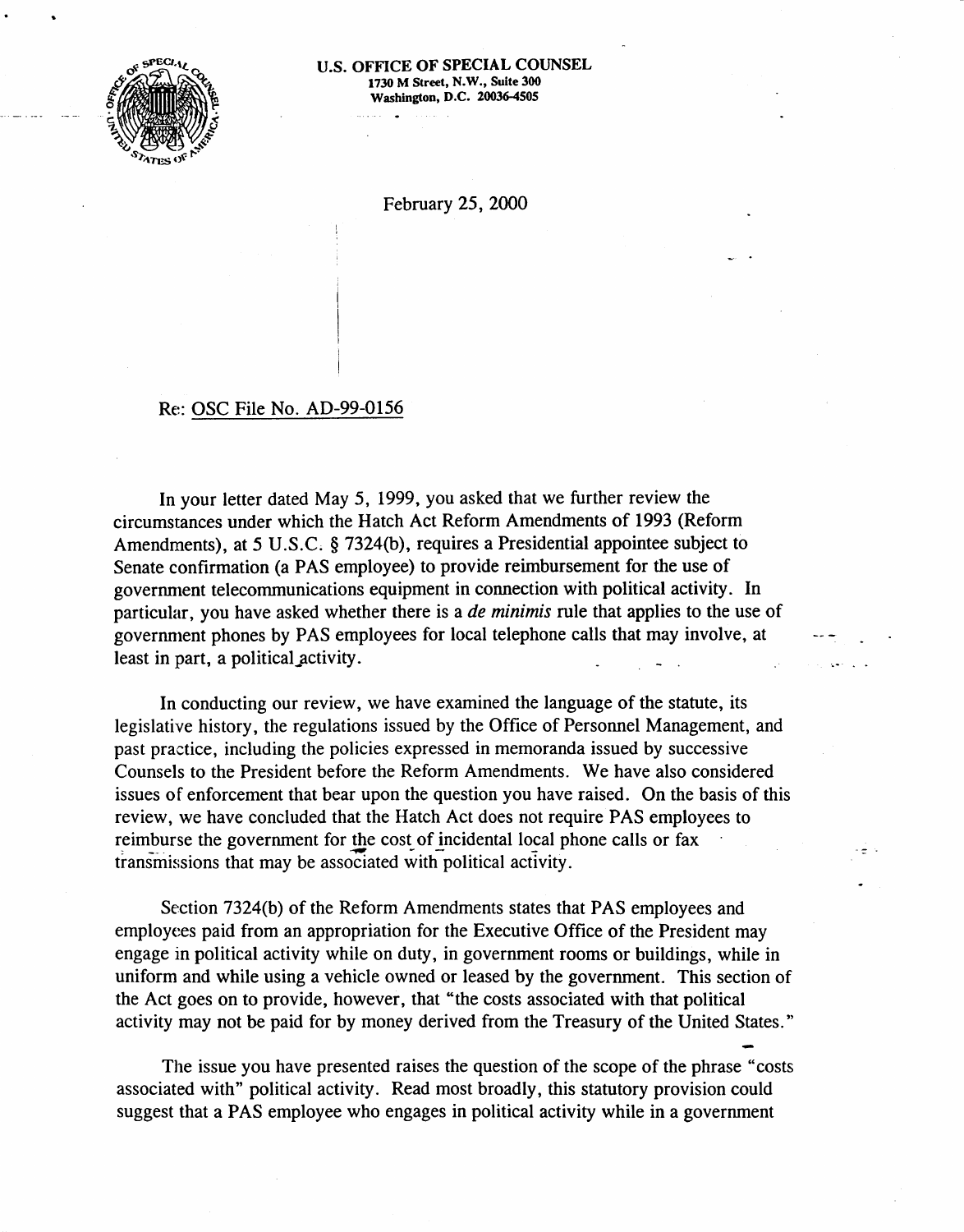### U.S. Office of Special Counsel

Page 2

 $\cdot$  .

room or building must reimburse the U.S. Treasury for such items as the cost of electricity, heat, and wear and tear on furniture. Indeed, an argument could be made that a PAS employee should reimburse the Treasury for a portion of his or her salary earned while engaged in such political activity.

We have concluded that such requirements could lead to absurd and, in effect, unenforceable results. Thus, using well-established rules of statutory construction, we have concluded that the phrase "costs associated with" political activity should not be read to have absurd or impractical consequences. Merrill Lynch, Pierce, Fenner & Smith v. Lauer, 49 F.3d. 323, 326-327 (7<sup>th</sup> Cir. 1995).

In its regulations implementing the Reform Amendments, the Office of Personnel Management (OPM) has attempted to address these issues of practicality arising out of the statutory prohibition against use of funds from the U.S. Treasury for political activity. Thus, 5 C.F.R. § 734.503(a), provides that "costs associated with political activity do not include any costs the Government would have or have incurred regardless of whether the activity was political. "

OPM's commentary on its regulations explicitly provides that the costs referred to in this provision—which the government would have incurred, whether or not a PAS employee had engaged in political activity—would include an employee's salary and the value of the employee's office space. OPM illustrates this point in Example 1 of section 734.503, explaining that a Secretary of an agency who holds a political reception in her office is not required to reimburse the Treasury for *de minimis* costs associated with the use of the office.<sup>1</sup>

()PM has advised us that it interprets its regulations to also impose an implicit *de minimis* rule for costs associated with similar expenses, such as lights, heat and local telephone calls. Thus, a PAS employee who engages in political activity in a

re is

<sup>1</sup> OPM's regulations elsewhere explicitly provide a *de minimis* rule for costs associated with mixed travel, i.e., travel involving official and political activity. Section 734.503(c)(6) states that when a minor, clearly incidental, percentage of a mixed trip is either political or official, the whole trip should be treated as if it were wholly of the type represented by the substantial portion, and the balance should be treated as a nonreimbursable *de minimis* expense. Similarly, example 2 in this section suggests that when a sound system is used for a single event, which involves both official and political business, there is no need to allocate the costs. The cost for the sound system should be borne by the group who is the primary user of the equipment. The group whose use is *de minimis* is not required to reimburse.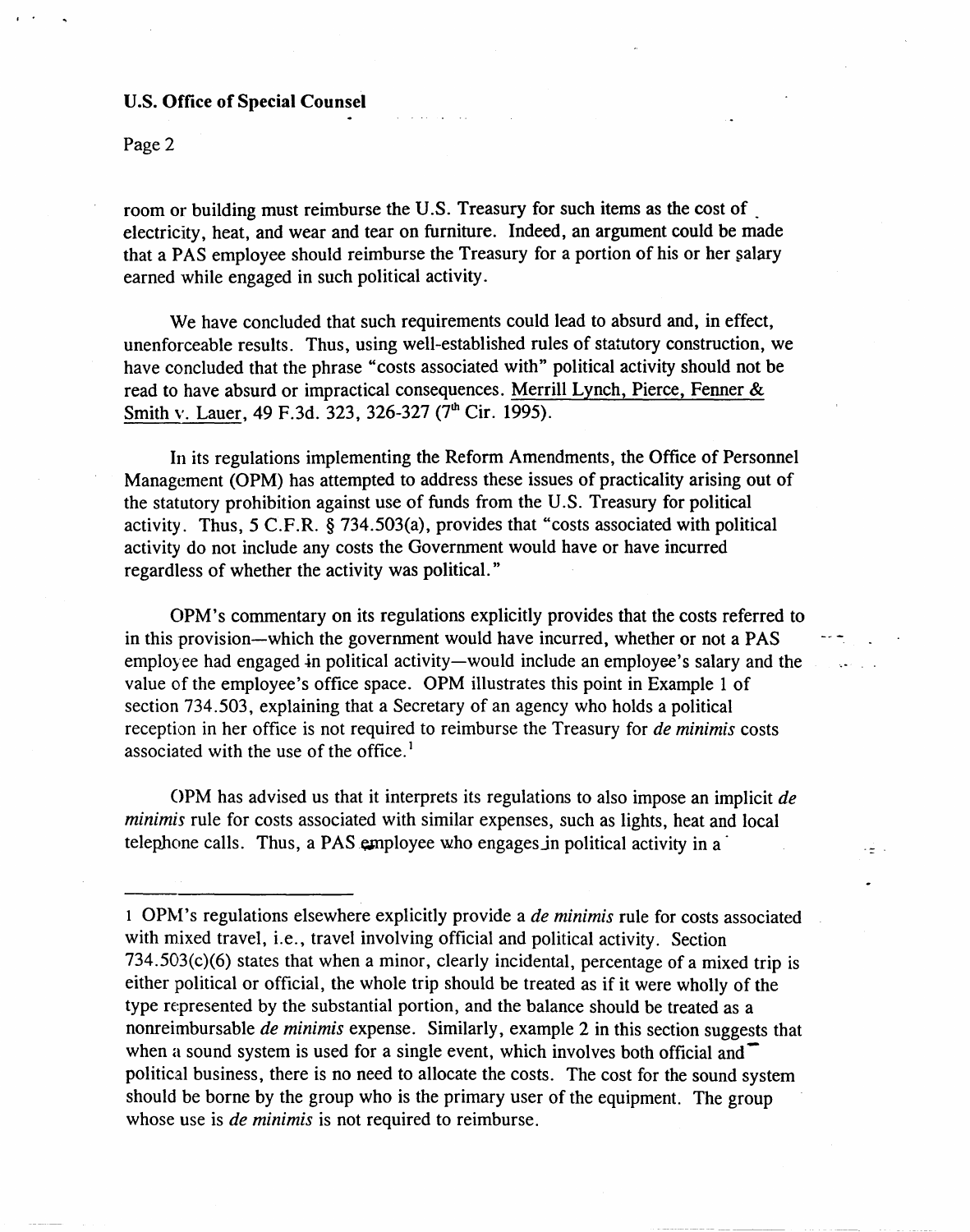### U.S. **Office of Special Counsel**

## Page 3

government building or office, or in a government vehicle, is not required to reimburse the Treasury for such expenses.

An agency's interpretation of its own regulations "must be given controlling weight unless it is plainly erroneous or inconsistent with the regulation." Thomas Jefferson University v. Shalala, 512 U.S. 504, 512 (1994) (citations omitted). Here, OPM's interpretation of its regulations authorizing the incidental use of government phones for local calls that may have a political purpose is reasonable, as it is consistent with the history and purposes of the Hatch Act, as well as with similar provisions governing the use of appropriated funds, and policies issued by successive Counsels to the President prior to the Reform Amendments.

Additionally, our review has led us to conclude that the legislative history of the Reform Amendments supports OPM's interpretation. The House Report on H.R. 20, which contained language virtually identical to the final version of section 7324, stated that while "[t]he policy is that taxpayers should not pay for these political activities," "the Committee [does not expect] the cost of each incidental political phone call to be reimbursed by the government." H.R. Rep. 16,  $103<sup>rd</sup>$  Cong., 1<sup>st</sup> Sess., at 22 (1993). "On the other hand," the Committee explained, "if a Government office is turned into a political boiler-room, all costs associated with that activity should be reimbursed."

Further, OPM's regulations are consistent with many agency policies concerning the use of government phones to make local calls for personal reasons. Thus, notwithstanding the statutory prohibition on use of agency funds for purposes other than those for which they were appropriated, many federal agencies have policies that permit their employees to use telephones and fax machines to make local calls on an incidental basis for personal purposes. (See, e.g., Department of Justice Regulations on "Personal use of Government property," 28 C.F.R. § 45.4). Additionally, the Federal Chief Information Officers Council's, "Recommended Executive Branch Model Policy/Guidance On 'Limited Personal Use' of Government Equipment," which authorizes employees the limited personal use of Government office equipment, has been adopted by several agencies including the Social Security Administration and the Department of Agriculture. Under OPM's regulations, a similar rule applies with respect to the use of such resources by PAS employees for political purposes.

This rule is consistent with the advice given by the Counsels for the President in the Reagan, Bush and Clinton Administrations. Prior to the Reform Amendments, the Hatch Act contained no limitations on the political activity of PAS employees andemployees of the Executive Office of the President. As a matter of practice, however, successive Counsels to the President issued instructions that generally prohibited the use of government resources for such activity, but permitted the de minimis use of